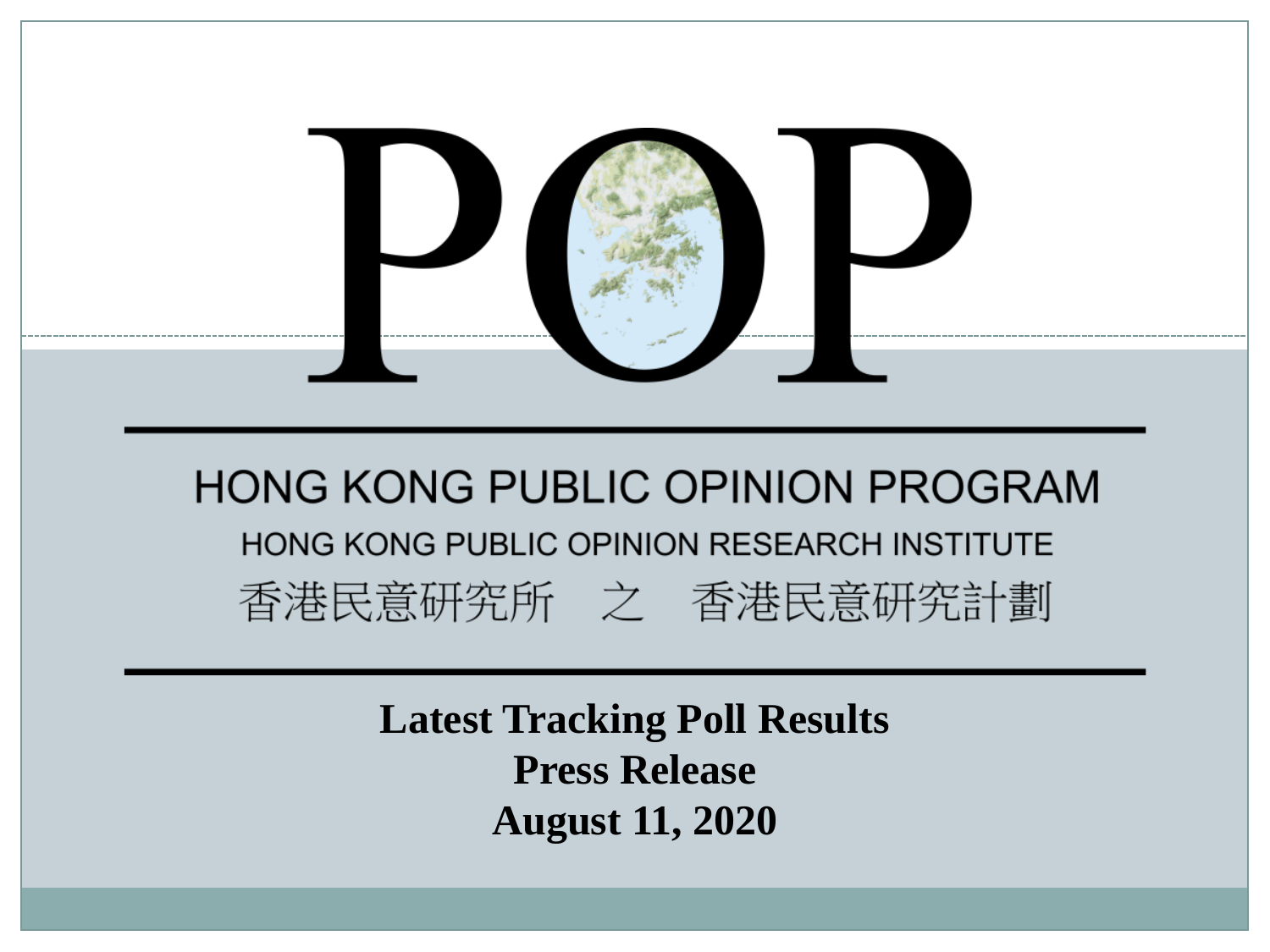# **Contact Information**

- Date of survey: 3-6/8/2020
- Survey method: Random telephone survey conducted by real interviewers
- Target population: Cantonese-speaking Hong Kong residents aged 18+
- Sample size: 1,001 (including 500 landline and 501 mobile samples)
- Effective response: 64.4%
- Sampling error: Sampling error of percentages not more than +/-4%, that of net values not more than  $+/-7\%$  and that of ratings not more than  $+/-2.7$  at 95% conf. level
- Weighting method: Rim-weighted according to figures provided by the Census and Statistics Department. The gender-age distribution of the Hong Kong population came from "Mid-year population for 2019", while the educational attainment (highest level attended) distribution and economic activity status distribution came from "Women and Men in Hong Kong - Key Statistics (2019 Edition)".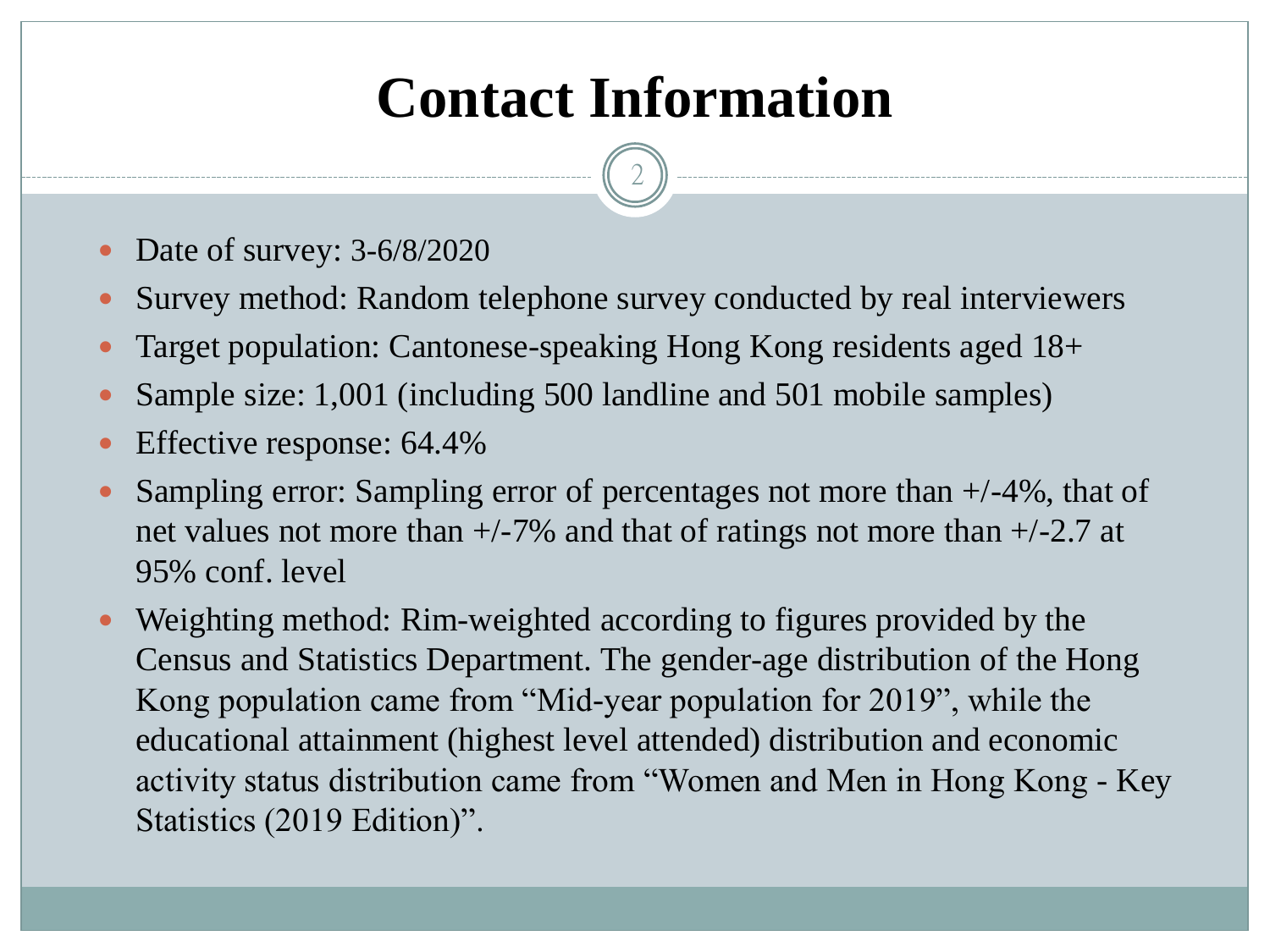## **Survey Topic**

- Popularity of Chief Executive
- Popularity of Secretaries of departments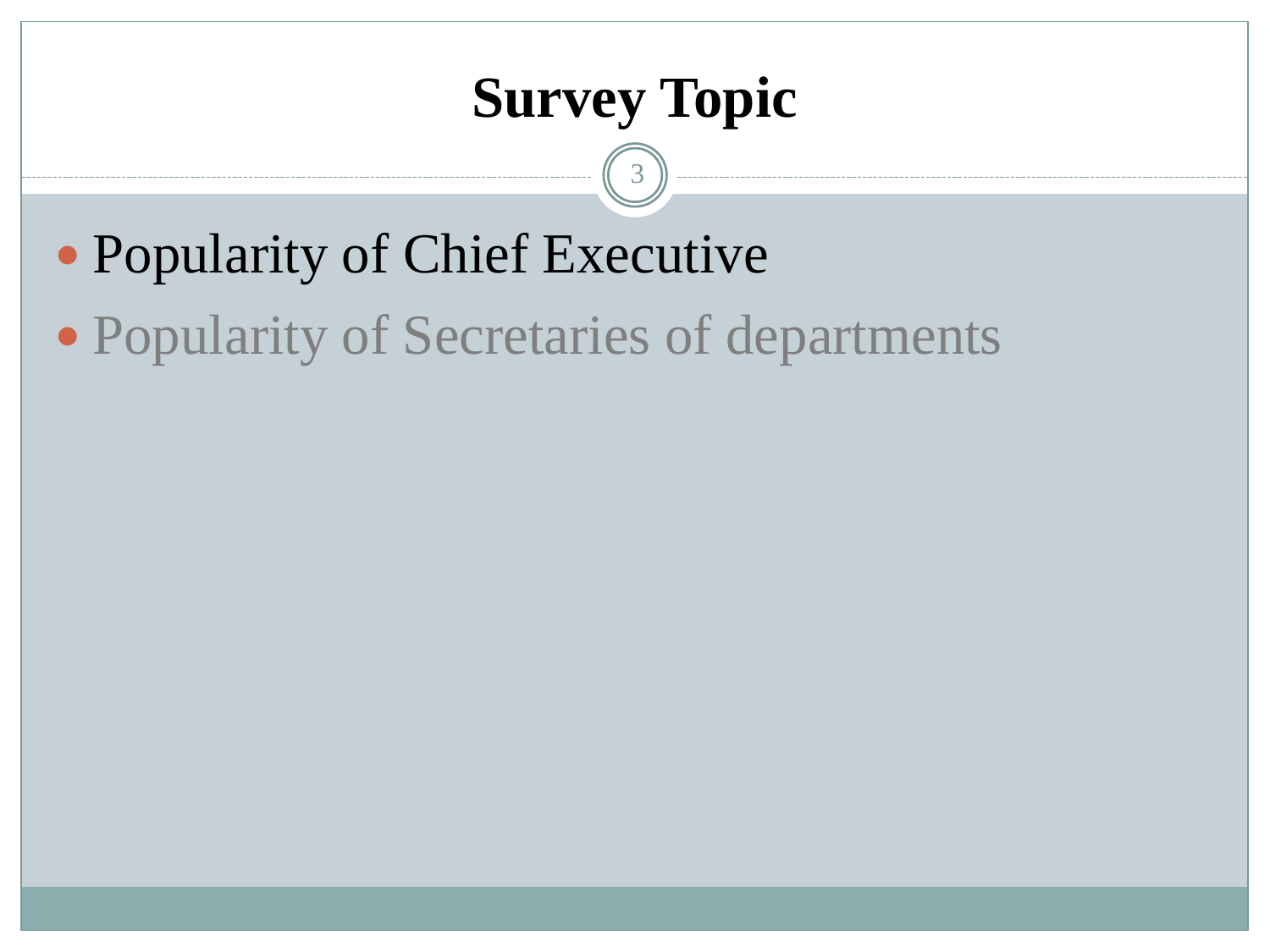### **Survey Result - Popularity of Chief Executive**

4

# **Popularity of Chief Executive**

|                  |                          | 20-24/7/2020 | $3 - 6/8/2020$ | <b>Change</b>             | <b>Record</b>               |  |  |  |
|------------------|--------------------------|--------------|----------------|---------------------------|-----------------------------|--|--|--|
| CE<br>Carrie Lam | Rating                   | 28.9         | 26.9           | $\blacktriangledown 2.0$  | Record low since Mar. 2020  |  |  |  |
|                  | Vote of<br>confidence    | 18%          | 19%            | $\triangle$ <1%           | Record high since Jul. 2020 |  |  |  |
|                  | Vote of<br>no confidence | 72%          | 72%            | $\blacktriangle 1\%$      | Record high since Jun. 2020 |  |  |  |
|                  | Net approval<br>rate     | $-53\%$      | $-54\%$        | $\blacktriangledown$ < 1% | Record low since Jun. 2020  |  |  |  |

 Our latest survey shows that the popularity rating of CE Carrie Lam now stands at 26.9 marks. 49% participants give her 0 rating. Her approval rate is 19%, disapproval rate 72%, giving a net popularity of negative 54 percentage points. All popularity figures have not changed much from half a month ago.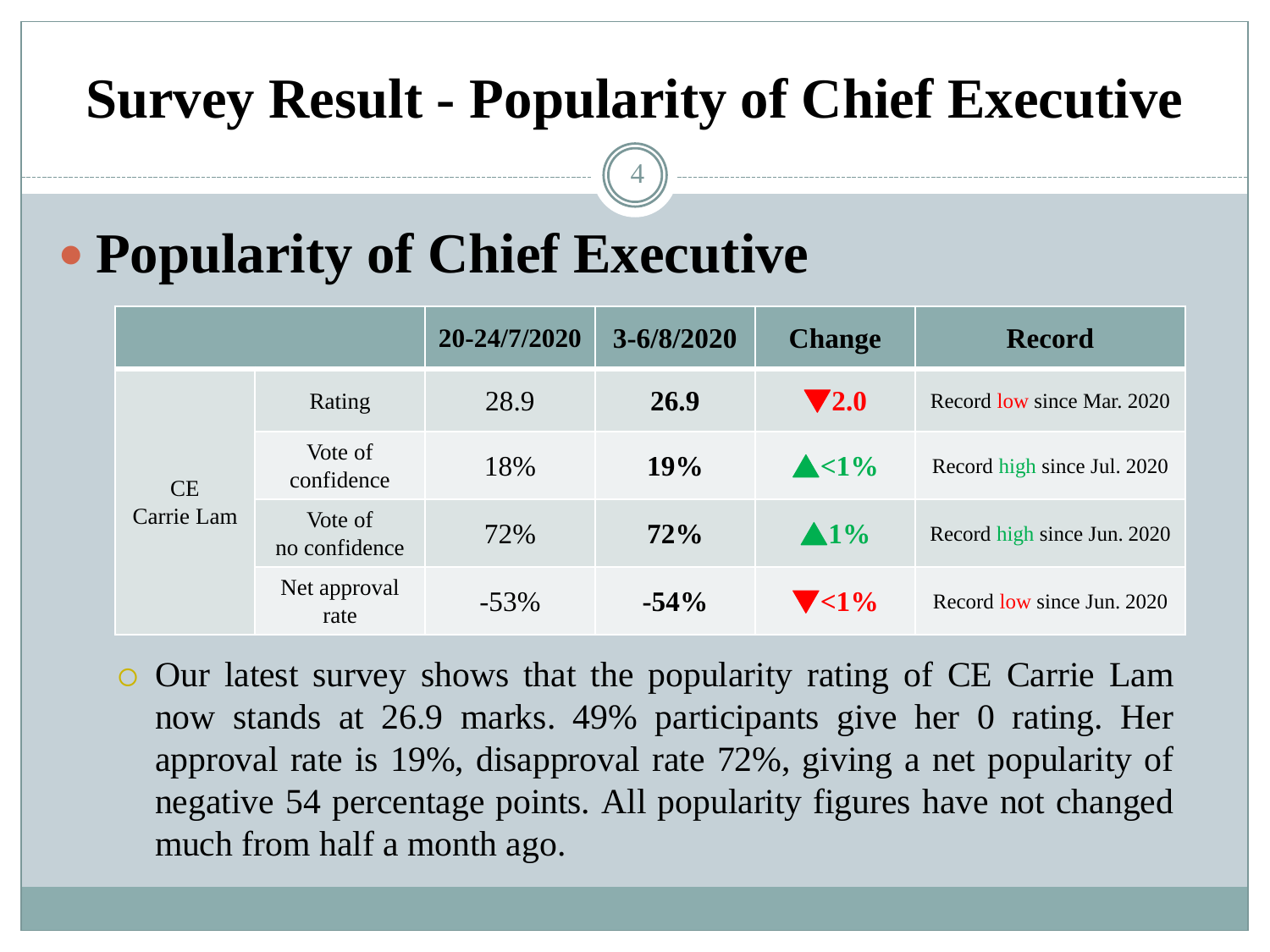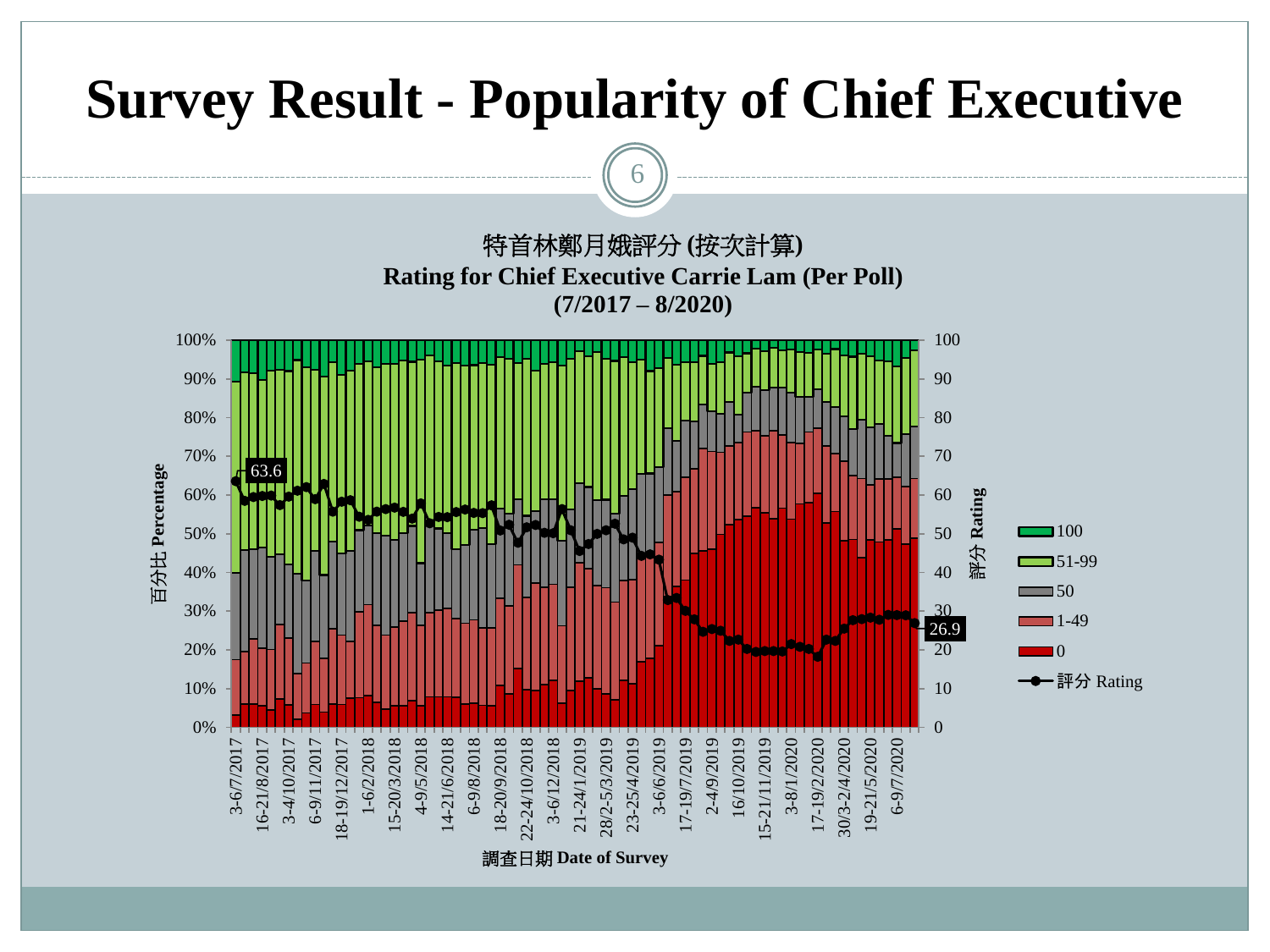## **Survey Result - Popularity of Chief Executive**

8

# **Rating of Chief Executives**

| CE              | <b>Term of office</b>      | $\boldsymbol{0}$ | $1-49$ | 50  | 51-99 | <b>100</b> | <b>Mean</b> |
|-----------------|----------------------------|------------------|--------|-----|-------|------------|-------------|
| Tung Chee-hwa   | $7/1/1997-$<br>30/6/2002   | 3%               | 20%    | 26% | 49%   | 2%         | 55.8        |
|                 | $1/7/2002 -$<br>12/3/2005  | 8%               | 37%    | 29% | 24%   | 2%         | 45.4        |
| Donald Tsang    | $21/6/2005 -$<br>30/6/2007 | 1%               | 5%     | 23% | 64%   | 7%         | 66.1        |
|                 | $1/7/2007 -$<br>30/6/2012  | 4%               | 21%    | 30% | 41%   | 3%         | 53.8        |
| Leung Chun-ying | $1/7/2012 -$<br>30/6/2017  | 16%              | 29%    | 23% | 28%   | 4%         | 43.6        |
| Carrie Lam      | $1/7/2017-$                | 24%              | 21%    | 18% | 32%   | 5%         | 43.3        |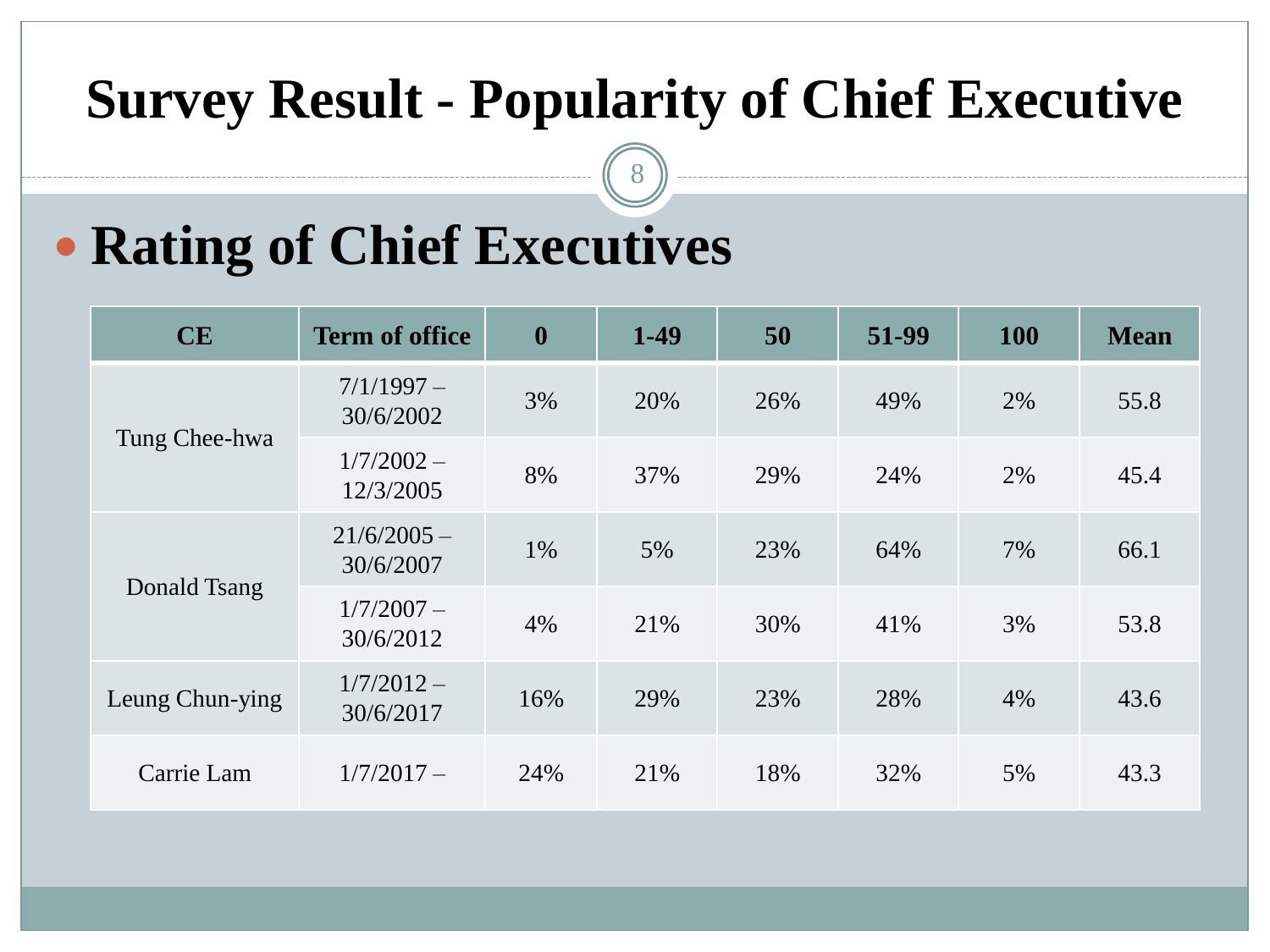## **Survey Topic**

 $\mathbf Q$ 

Popularity of Chief Executive

#### Popularity of Secretaries of departments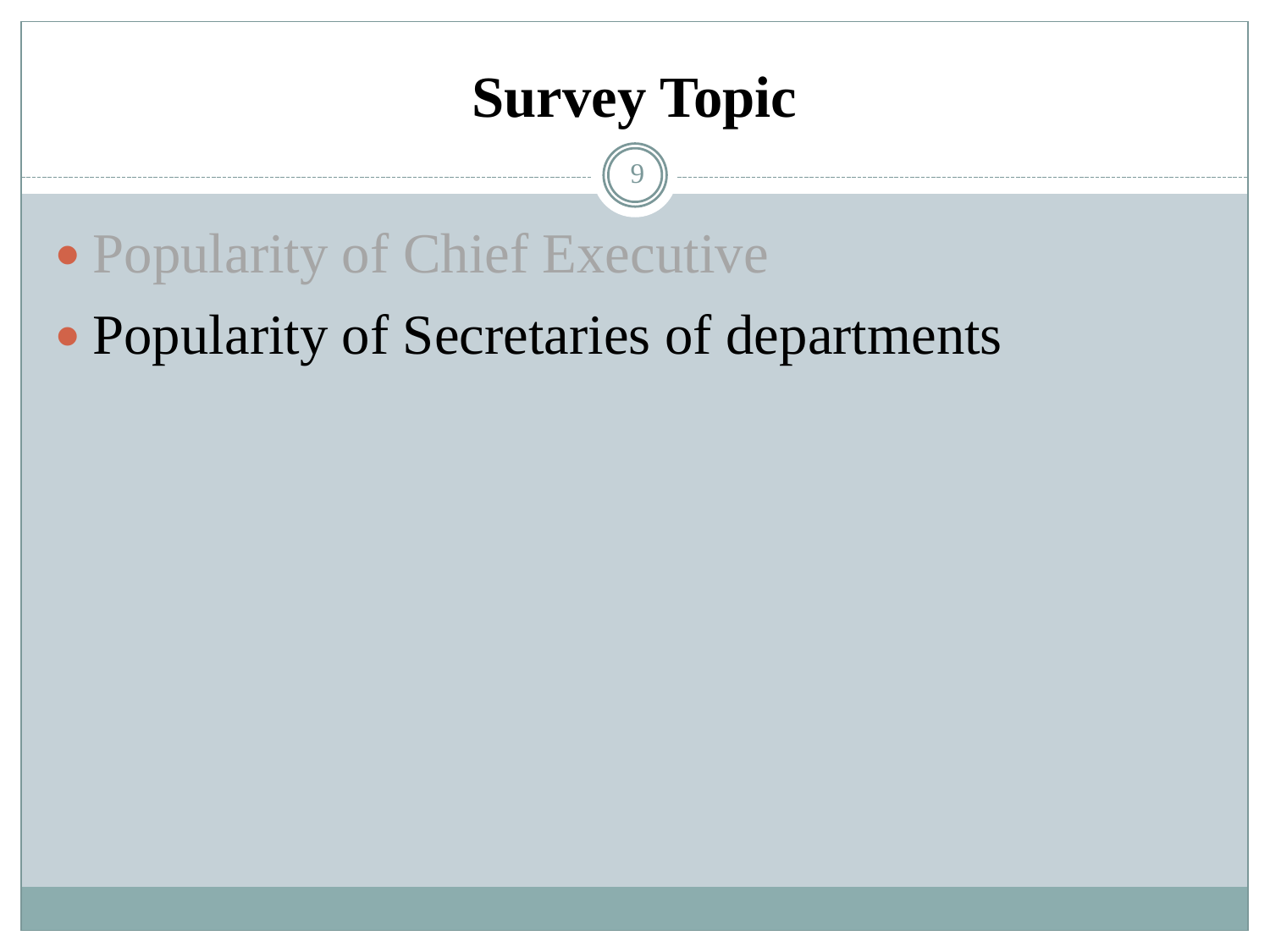#### **Survey Result - Popularity of Secretaries of departments**

10

#### **Secretaries of Departments**

|                                                                |                   | 6-9/7/2020 | $3 - 6/8/2020$ | <b>Change</b>            | <b>Record</b>               |  |  |  |
|----------------------------------------------------------------|-------------------|------------|----------------|--------------------------|-----------------------------|--|--|--|
| <b>Chief Secretary</b><br>for Administration<br>Matthew Cheung | Rating            | 29.9       | <b>29.0</b>    | <b>70.9</b>              | Record low since Feb. 2020  |  |  |  |
|                                                                | Net approval rate | $-33%$     | $-39\%$        | $\blacktriangledown_6\%$ | Record low since Feb. 2020  |  |  |  |
| Financial<br>Secretary<br>Paul Chan                            | Rating            | 37.8       | <b>37.0</b>    | $\blacktriangledown 0.8$ | Record low since Jun. 2020  |  |  |  |
|                                                                | Net approval rate | $-16\%$    | $-20\%$        | $\blacktriangledown$ 4%  | Record low since Jun. 2020  |  |  |  |
| Secretary for<br>Justice<br>Teresa Cheng                       | Rating            | 20.3       | 22.2           | $\blacktriangle$ 1.9     | Record high since Jun. 2019 |  |  |  |
|                                                                | Net approval rate | $-57\%$    | $-53%$         | $\blacktriangle$ 5%      | Record high since Jun. 2019 |  |  |  |

 The popularity figures of the Secretaries of Departments have not changed much from a month ago.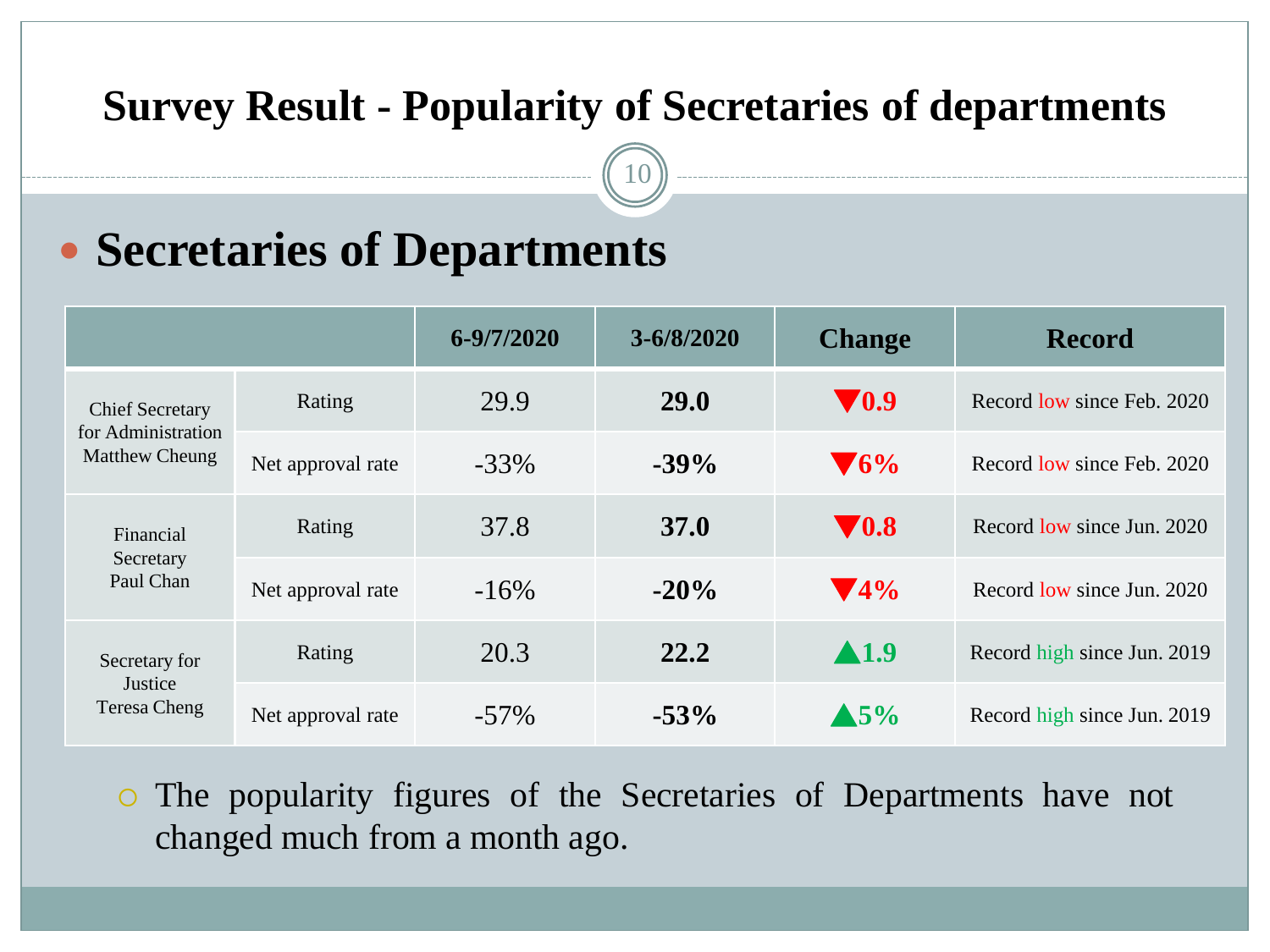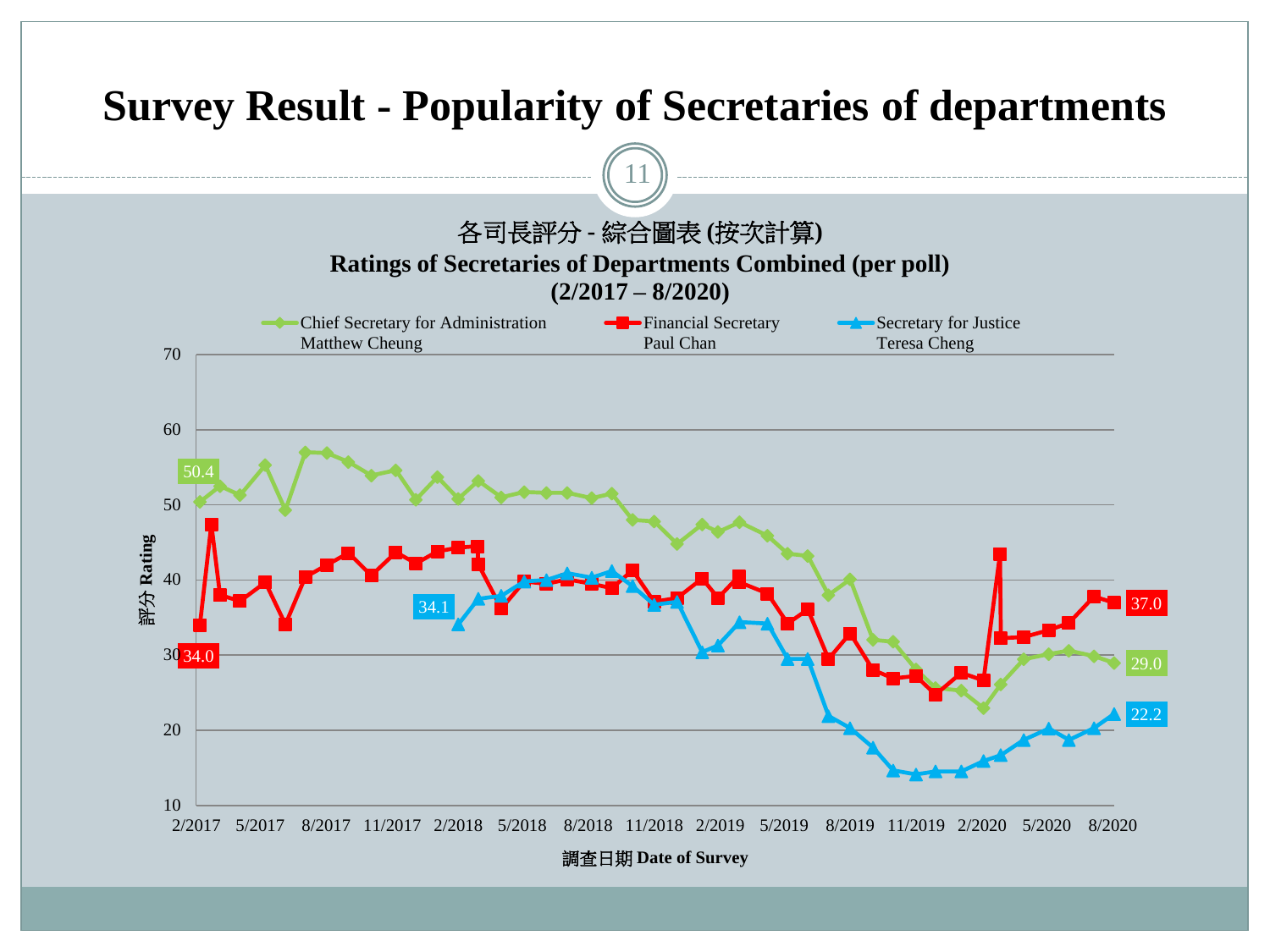

**Community Democracy Project - Community Health Module Press Release August 11, 2020**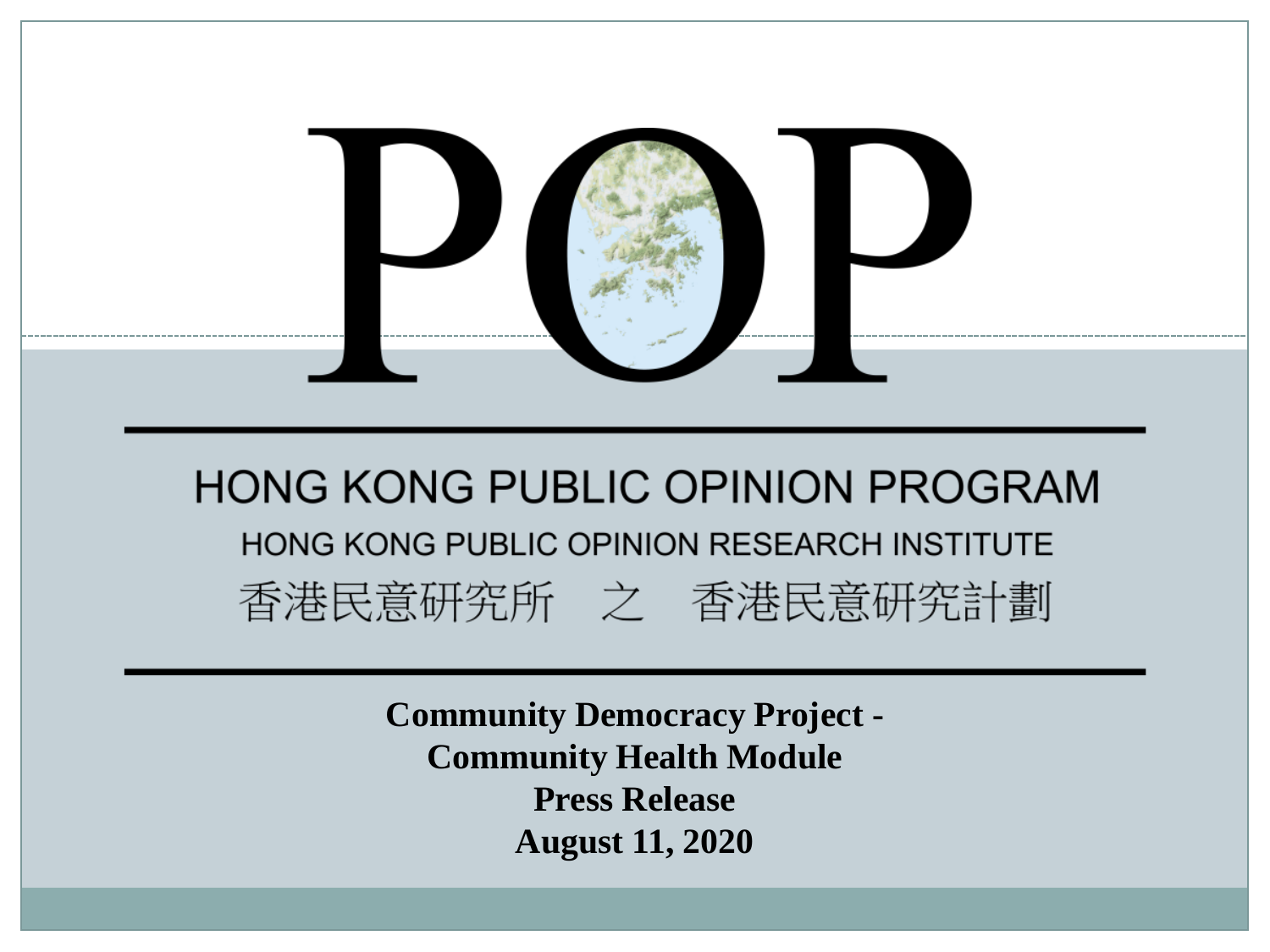#### **Contact Information - PENRI**

|                   | <b>HKPOP Panel</b>                                                                                                                                                                                                                                                                                                                                           |  |  |  |  |  |  |  |
|-------------------|--------------------------------------------------------------------------------------------------------------------------------------------------------------------------------------------------------------------------------------------------------------------------------------------------------------------------------------------------------------|--|--|--|--|--|--|--|
| Date of survey    | July 27, $3pm -$ August 10, $3pm$                                                                                                                                                                                                                                                                                                                            |  |  |  |  |  |  |  |
| Survey method     | Online survey                                                                                                                                                                                                                                                                                                                                                |  |  |  |  |  |  |  |
| Target population | Hong Kong residents aged $12+$                                                                                                                                                                                                                                                                                                                               |  |  |  |  |  |  |  |
| Total sample size | 9,616                                                                                                                                                                                                                                                                                                                                                        |  |  |  |  |  |  |  |
| Response rate     | 12.8%                                                                                                                                                                                                                                                                                                                                                        |  |  |  |  |  |  |  |
| Sampling error    | Sampling error of percentages at $+/-1\%$ at 95% confidence level                                                                                                                                                                                                                                                                                            |  |  |  |  |  |  |  |
| Weighting method  | The figures are rim-weighted according to 1) gender-age distribution of<br>Hong Kong population and by District Councils population figures from<br>Census and Statistics Department; 2) Voting results of District Councils<br>Election from Registration and Electoral Office; 3) rating distribution of<br>Chief Executive from regular tracking surveys. |  |  |  |  |  |  |  |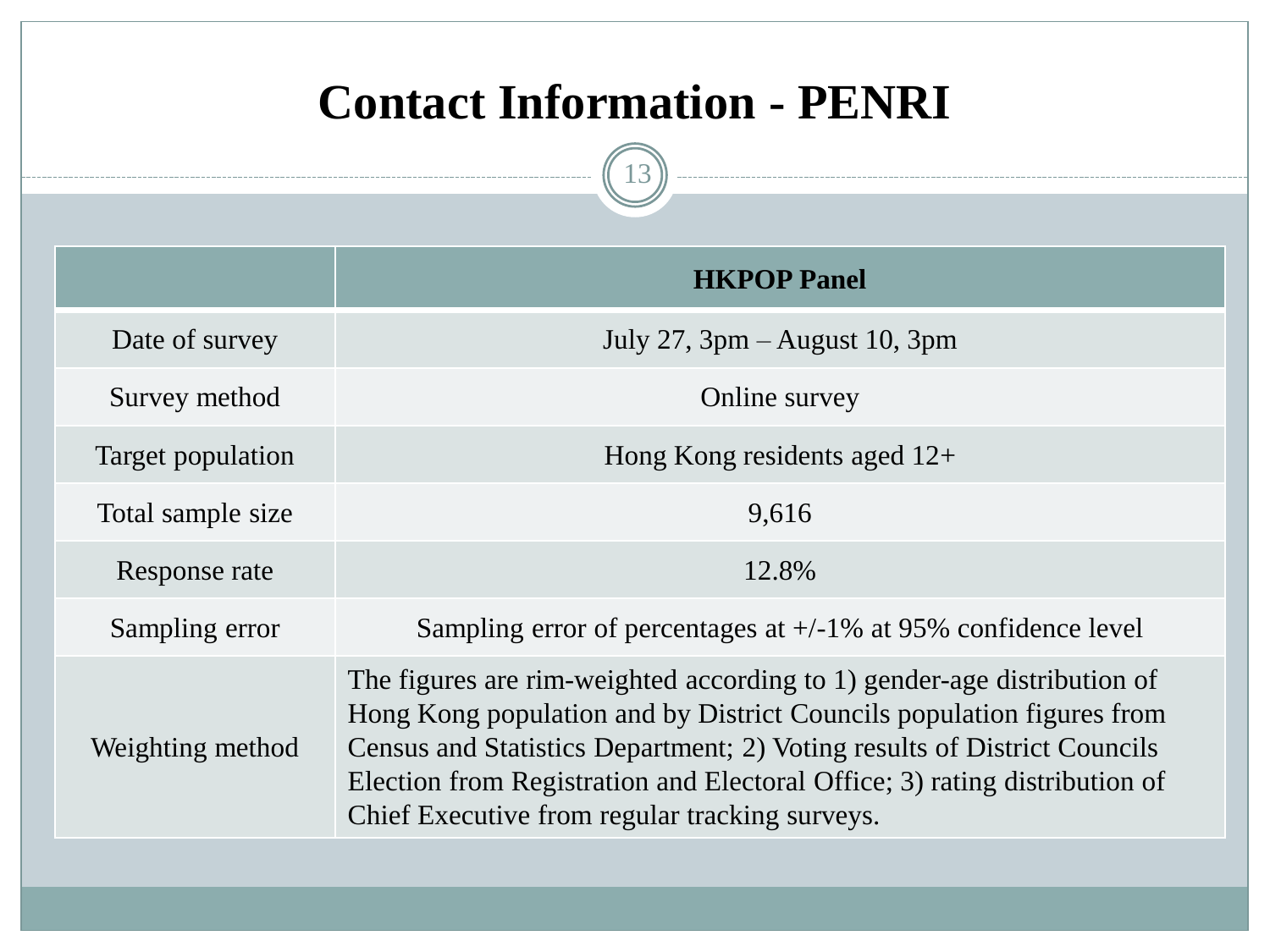# **Survey Result - PENRI**

| <b>Date of Publishing</b>                                         |            | 26/7 27/7  |     | 28/7 29/7 30/7 31/7 |                |                | 1/8            | 2/8             | 3/8                                                              | 4/8          | 5/8              | 6/8 | 7/8                               | 8/8 | 9/8            |     | $10/8$ 11/8 |
|-------------------------------------------------------------------|------------|------------|-----|---------------------|----------------|----------------|----------------|-----------------|------------------------------------------------------------------|--------------|------------------|-----|-----------------------------------|-----|----------------|-----|-------------|
| <b>Imported cases(Ytd)</b>                                        |            | 25         | 3   | 8                   | $\overline{5}$ | $\overline{4}$ | $\overline{3}$ | $\mathbf{1}$    | $\blacksquare$                                                   | $\mathbf{0}$ | $\overline{5}$   | 3   | $\overline{\mathbf{4}}$           | 8   | $\overline{2}$ | 9   | 2           |
| Local infected cases(Ytd)                                         | <b>126</b> | <b>103</b> | 142 | 98                  | <b>113</b>     | 145            | <b>118</b>     | <b>124</b>      | <b>114</b>                                                       | 80           | 75               | 82  | 91                                | 81  | 67             | 63  | 67          |
| Post-Epidemic Work Resumption<br>Index (PEWRI)                    | 2.3        | 2.3        | 2.3 | 1.9                 | 1.9            | 2.0            |                | $2.2 \quad 2.2$ | 2.1                                                              | 2.1          | 6.8 6.9          |     | 6.8                               | 6.6 | 6.6            | 6.6 | 6.6         |
| Post-Epidemic Public-Facilities Re-<br>open Index (PEPRI)         | 3.4        | 3.4        | 3.4 | 4.4                 | 4.7            | 4.7            | 4.8            | 4.7             |                                                                  |              | 4.6 4.6 10.4 9.3 |     | 9.1                               | 9.1 | 8.9            | 8.9 | 8.7         |
| Post-Epidemic Gathering<br><b>Resumption Index (PEGRI)</b>        | 9.1        | 9.1        | 9.0 |                     |                |                |                |                 | 10.0 10.3 10.5 10.7 10.7 10.6 10.6 14.5 15.0 14.8 14.8 14.6 14.7 |              |                  |     |                                   |     |                |     | 14.9        |
| <b>Post-Epidemic Business Resumption</b><br>Index PEBRI(catering) | 4.8        | 4.8        | 4.8 | 5.9                 | 6.0            | 6.0            | 6.2            | 6.3             | 6.2                                                              |              |                  |     | 6.2 12.7 12.8 12.4 12.4 12.4 12.4 |     |                |     | 12.4        |
|                                                                   |            |            |     |                     |                |                |                |                 |                                                                  |              |                  |     |                                   |     |                |     |             |